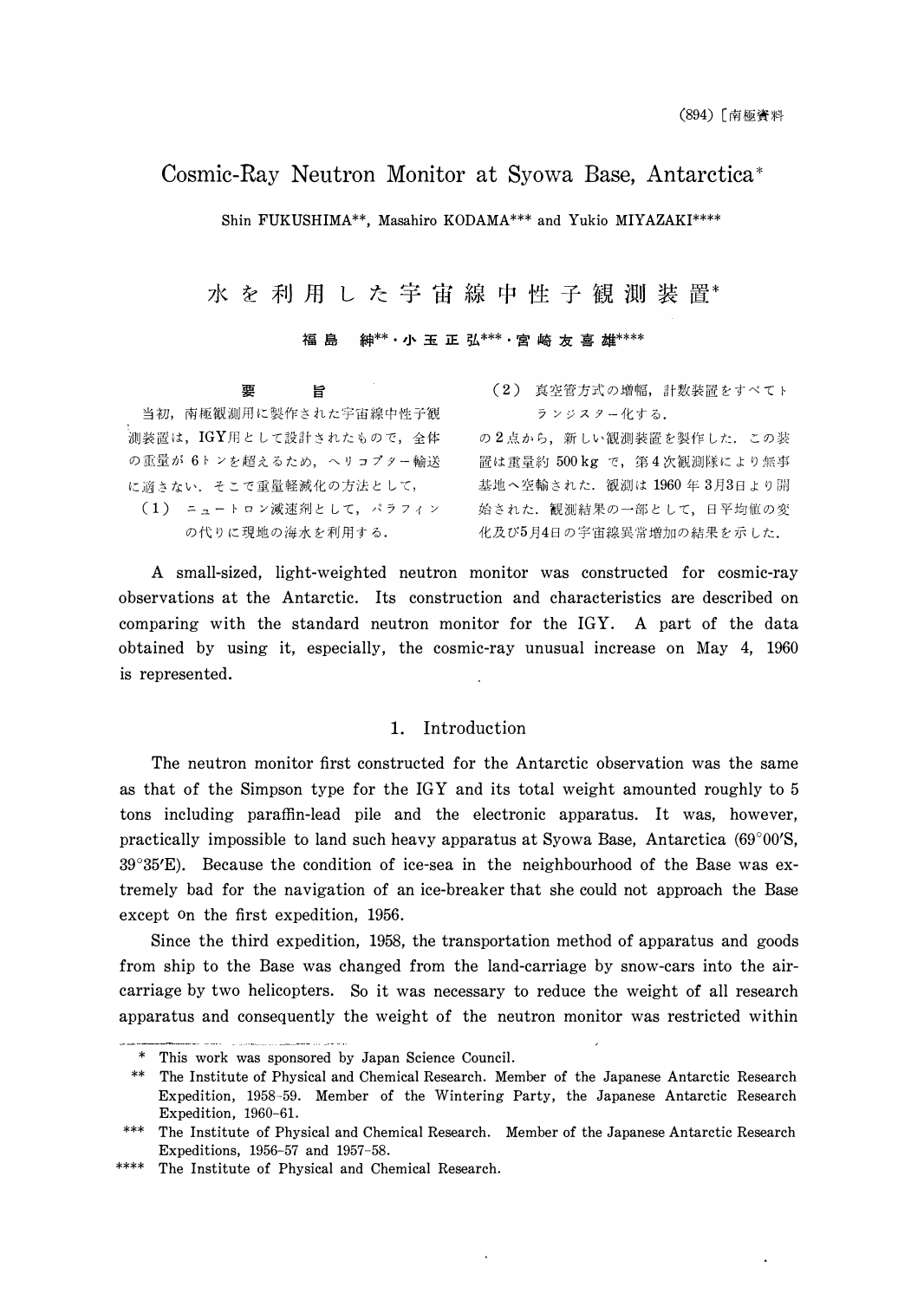500 kg. Thus a new neutron monitor was made and set up at the Base on February, 1960. The present report gives the descriptions of it with a part of the data obtained by using it.

#### 2. Neutron pile

As a slowing down material for neutrons, the utilization of paraffin can not be considered at all. For even if the standard neutron pile such as the IGY type might be used without lead, only one neutron counter<sup>11</sup> could be available under the condition of limited weight 500 kg. Such a monitor has poor statistical accuracy in counting rates and is not appropriate for cosmic-ray observations.

Fortunately, it is rather easy to draw up sea-water at Syowa Base in summer. So, sea-wafer was utilized as a neutron moderator in place of paraffin. The thickness of water is restricted by the weight of the water container made of iron. Although the size of the standard Simpson type pile is fairly large, the reduction of the number of neutron counters is unfavorable from the points of statistical accuracy. Therefore, the counters must be arranged so closely as in Fig. 1 in order to reduce the whole



**Fig. 1.** 

pile size, or its total weight. Even in that case the thickness of water permitted from the limited weight is less than 20 cm.

The most serious problem is related to the heavy lead which is used as a local neutron producer. If twelve counters arranged as in Fig. 1 are covered by 5 cm thickness of lead as the standard pile, then the total weight of lead amounts to about 800 kg. Of course such a construction is out of question under the present severe conditions. Thus the utilization of lead was obliged to be restricted to the upper part of the counters. In that case, a preliminary experiment was carried out in order to decide the most efficient thickness of lead from the relationship between its weight and neutron counting rates. Results obtained are shown in Fig. 2, where solid and open circles correspond to piles of water and of paraffin, respectively. The ordinate is the efficiency of each pile against the standard pile of which efficiency is taken as 1 and the abscissa is the thickness of lead above the counters. Since it is clear from a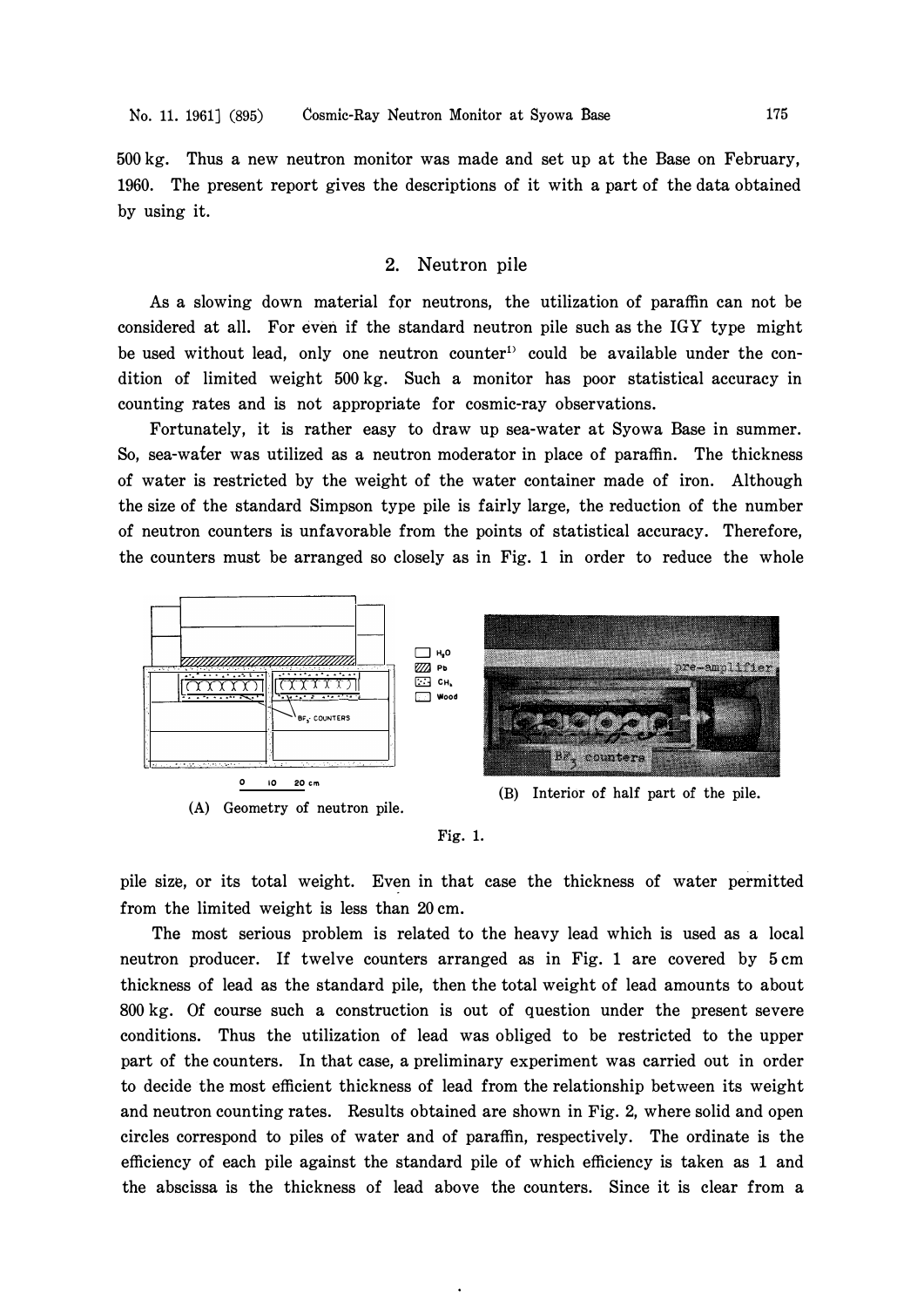

Fig. 2. Efficiencies of test piles against the thickness of lead. (Upper is thier arrangement.) Solid and open circles correspond to water pile and paraffin pile, respectively. Efficiency of the standard pile for the IGY is taken as 1. Dotted curve is differential of dashed curve (by right-hand scale).

dotted line in Fig. 2 that the first 1 cm thickness is most efficient, firstly many sheets of 1 cm lead were prepared and besides piled up to 3 cm in total thickness under the lucky condition at the Antarctic. The total weight of the final neutron pile is about 380 kg and its whole view is given in Fig.  $3$ .



Fig. 3. The whole view of neutron pile.

### 3. Electronic apparatus

As the duplicate electronic apparatus<sup>2)</sup> prepared for the first expedition was about 600 kg in total weight including recorders,

they had to be reconstructed in a lighter weight.

At first, all of the electronic equipments were altered from the vaccum tube system to the transistor system. New equipment includes both a linear amplifier probe and a scaler with high voltage supply. One piece of equipment is about 10 kg in weight. Next, the recorder used is the digital pen-writing type of which the mechanism is



Fig. 4. The whole view of electronic apparatus.

the same as the former recorder**2) .** The different points of the new recorder from the former are that its weight is one half and it has time mark every minute. The total weight of the duplicate equipment including recorders is about 40 kg and their whole view is seen in Fig. 4. Thus adding other necessaries of 80 kg, the present neutron monitor could be made within the limited weight, about 500 kg.

## 4. Observational results

교통화원

The neutron monitor mentioned above has been in operation since March 1960 at Syowa Base, where counting rates were about 2600 per hour. As the counting rates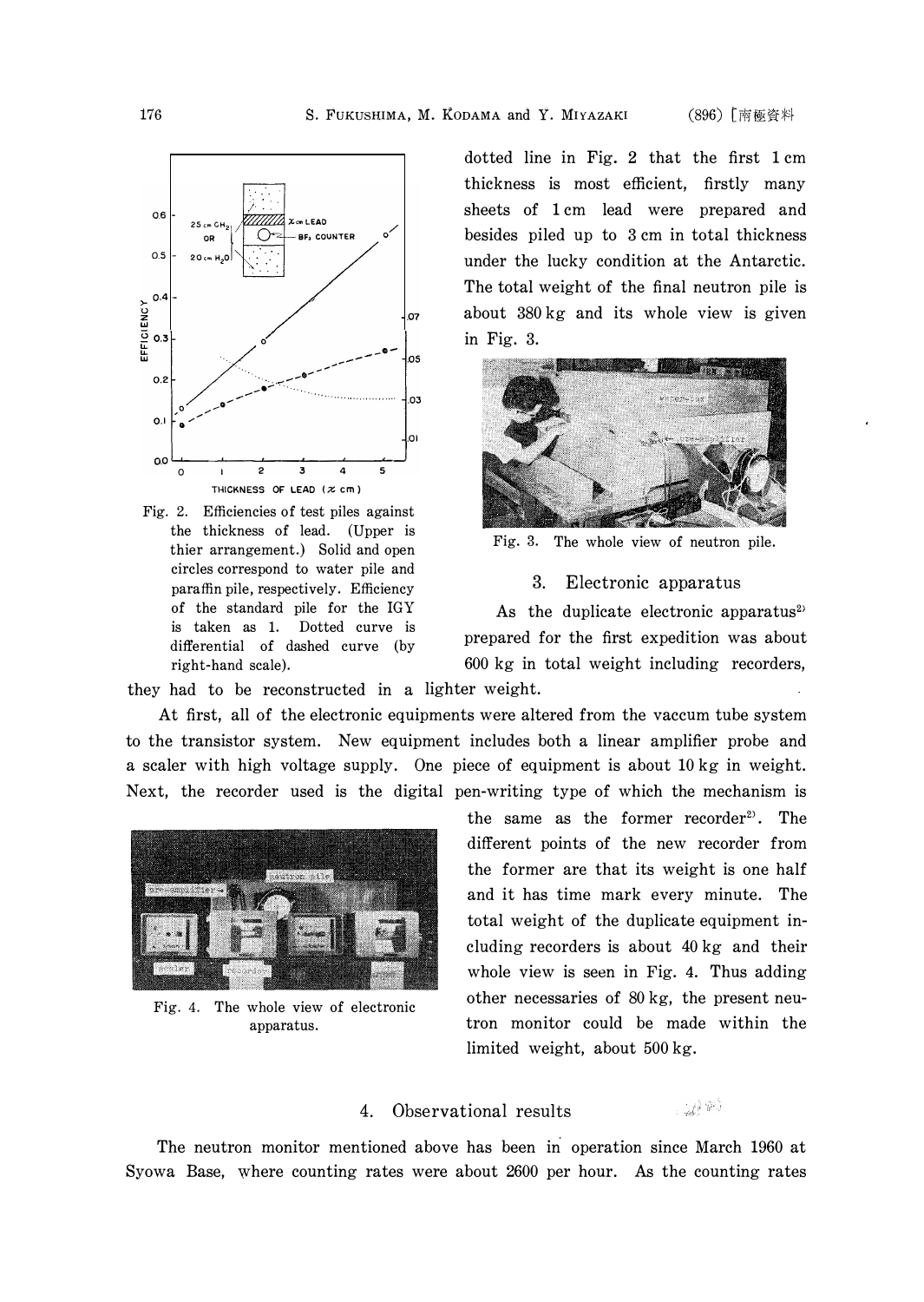at the Antarctic estimated from the counting rates, 120,000 per hour, at Mt. Norikura station are about 4200, a significant difference is found between both numerical values. But the reason for this discrepancy is still open question.

The barometric coefficient,  $-0.70\pm0.02\%/mb$  mb, was derived from the data of March 1960. The day-to-day variation of the intensity corrected for pressure is shown in Fig. 5 together with that obtained at Mt. Norikura, for comparison. In spite of in-



**Fig. 5. Day-to-day variation in cosmic-ray neutron intensities. The upper curve is for Syowa Base and the lower for Mt. Norikura. (Note that scale (A) is twice scale (B).)** 

sufficient statistical accuracy, results obtained at the former are not so inferior to those at the latter because of their larger intensity variations. For example, in case of a Forbush decrease that occurred on March 30, the amount of the decrease at Syowa Base is about three times that at Mt. Norikura. This fact means that the statistical error at Syowa Base corresponds to one third of its practical value. Accordingly, it seems that the present neutron monitor is useful for study of the phenomena showing such a large variation as Forbush decrease or unusual increase.

On May 4, 1960, the sixth cosmic-ray unusual increase was observed in several stations**3) .** Neutron monitor at Syowa Base too detected it at that time. 15-minute values before and after the increase are shown in Fig. 6 and especially one-minute values from 1025 to 1050 in Fig. 7 are available to determine the starting time and the time of maximum intensity. It is clear from Fig. 7 that the intensity began to increase between 1031 and 1035 and then become the maximum at 1042, where accuracy in time is within 0.5 minute. The maximum was 44% for 15-minute values above the normal intensity. While, no increase was observed by meson monitor in operationt here. These data could be available for study of the solar cosmic radiation.